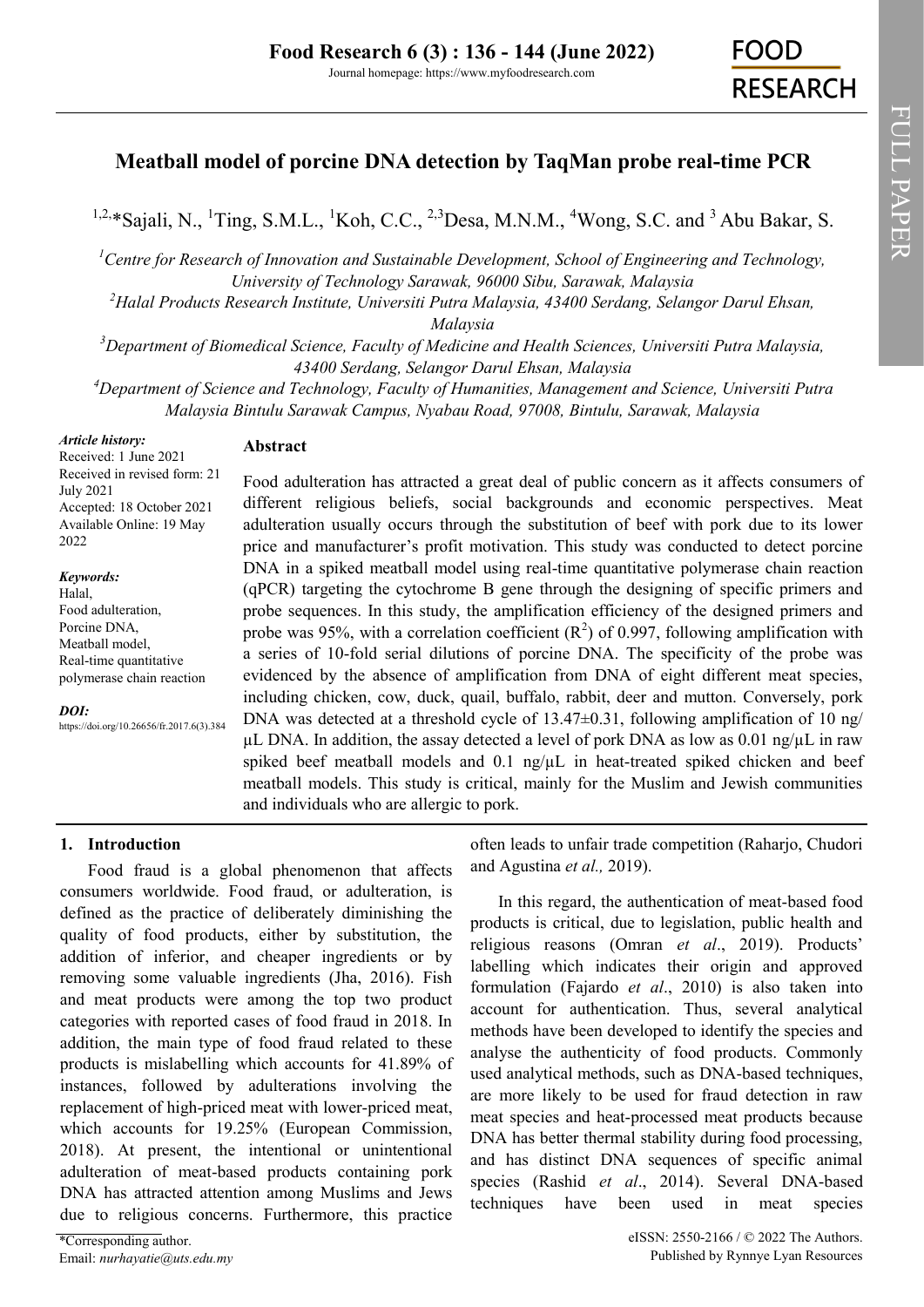FULL PAPER

authentication, including randomly amplified polymorphic DNA (Huang *et al*., 2003), restriction fragment length polymorphisms (Doosti *et al*., 2014), species-specific PCR (Kitpipit *et al*., 2013) and real-time PCR (Druml *et al*., 2016). Hamzah *et al*., (2014) reported that conventional PCR can be used to detect porcine DNA in meat products. However, conventional PCR presents some drawbacks, such as it requires end-point analysis. Further, it yields a qualitative outcome, therefore it is less sensitive. In this study, the TaqManbased real-time PCR assay is used to detect porcine DNA as it is more sensitive, provides a quantitative outcome, while eliminating the need for post-PCR processing (Yusop *et al*., 2012).

Known as *bebola* in Malaysia, meatballs are one of the most preferred meat-based products (Rohman *et al*., 2011) among consumers due to their rich source of animal protein and carbohydrates (Huda *et al*., 2010). Meatballs typically comprise 90% chicken or beef (Aina *et al*., 2019). Some manufacturers seek to maximise their profits by substituting halal beef with cheaper pork when producing meatballs (Montowska and Pospiech, 2011). Previous studies have documented the use of porcine DNA detection in meatball models targeting various mitochondrial genes, such as NADH dehydrogenase subunit 1 (ND-1) (Raharjo *et al*., 2019), and D-loop (Orbayinah *et al*., 2020). The primers and probe sequences designed from the cytochrome B gene sequence have higher interspecies variability compared to *12S rRNA*, *ND2*, *ATPase6* and *16S rRNA* (Mohamad *et al.*, 2013). New species-specific primers and probe sequences were designed in this study, amplifying 121 bp at different regions of the gene, from regions 516 to 637 in the nucleotide of the cytochrome B gene. This model was different from previous studies, in terms of the porcine meat percentage incorporated in the meatball and its exploration of whether the application of a prolonged heat treatment leads to a significant difference in detection capabilities. Furthermore, the meatball model developed in this study was designed to reflect the complex composition of commercial meatballs by enabling the accurate quantification of targets in comparison with binary mixtures of two different species. The specificity and sensitivity of the designed primers and probe sequences on porcine meat DNA were indicated through validation tests with raw meat species and spiked beef and chicken meatball models, respectively.

### **2. Materials and methods**

#### *2.1 Samples*

Raw meats (pork, chicken, mutton, duck, quail, buffalo and beef) were purchased from a local butcher shop in Sibu, Sarawak, Malaysia. Rabbit and deer were obtained from Universiti Putra Malaysia (UPM), Bintulu Campus, Sarawak, Malaysia. Spiked meatball models were prepared according to the method detailed by Razzak *et al*. (2015). Raw meats were used for the determination of specificity, and the spiked meatball model was used in the sensitivity of the designed primers and probe.

### *2.2 In-silico design of primers and probe sequences*

The nucleotide sequence of the mitochondrial cytochrome B (*cytb*) gene for pork, chicken, mutton, cow, duck, buffalo, deer, rabbit and quail was obtained from the National Centre of Biotechnology Information (NCBI) at https://www.ncbi.nlm.nih.gov/. The sequences of the mitochondrial *cytb* for various animals were compared and aligned using ClustalW Multiple Alignment tool from Bioedit software (version 7.2.5). The pork-specific primer and probe designated as Pork-F: CAAAGCAACCCTCACACGAT; pork probe: 5HEX -TTACCGCCCTCGCAGCCGTA- 3IABkFQ and Pork-R: AGATTCCGGTAGGGTTGTTG were used in this study. These sequences were designed to amplify 121 bp of the *Sus scrofa domesticus* (pork) mitochondrial *cytb*. The designed primers and probes were verified using the Basic Local Alignment Search Tool (BLAST) in NCBI to ensure the specificity of the designed primers and probe. Mitochondrial *18S rRNA* primers and probe sequences that amplified 140 bp designed by Rojas *et al*. (2011) were included to serve as an internal control for assay validation. The designed primers and probe were synthesised by Integrated DNA Technologies, Singapore.

#### *2.3 DNA extraction and quantitation*

DNA from raw meats and meatballs were extracted using DNeasy Mericon Food Kit (Qiagen, German). The extraction process was performed according to a standard protocol for raw meat samples and small fragments protocol for meatball models, with initial samples of 200 mg. The protocols were modified slightly to optimize the quality and quantity of extracted DNA. The purity and concentration of the DNA were determined using Genesys<sup>TM</sup> 10S UV-Vis Spectrophotometer (Thermo Fisher Scientific, USA). The absorbance of the diluted DNA sample at 260 nm and 280 nm were recorded. DNA integrity was verified by using 1% agarose gel electrophoresis. The gel electrophoresis was performed at 120 V for 30 mins.

#### *2.4 Construction of real-time PCR standard curve*

Porcine DNA was diluted into five DNA 10-fold serial dilutions  $(10^{-1}$  until  $10^{-5}$ ) for the construction of the standard curve. qPCR assay was carried out based on the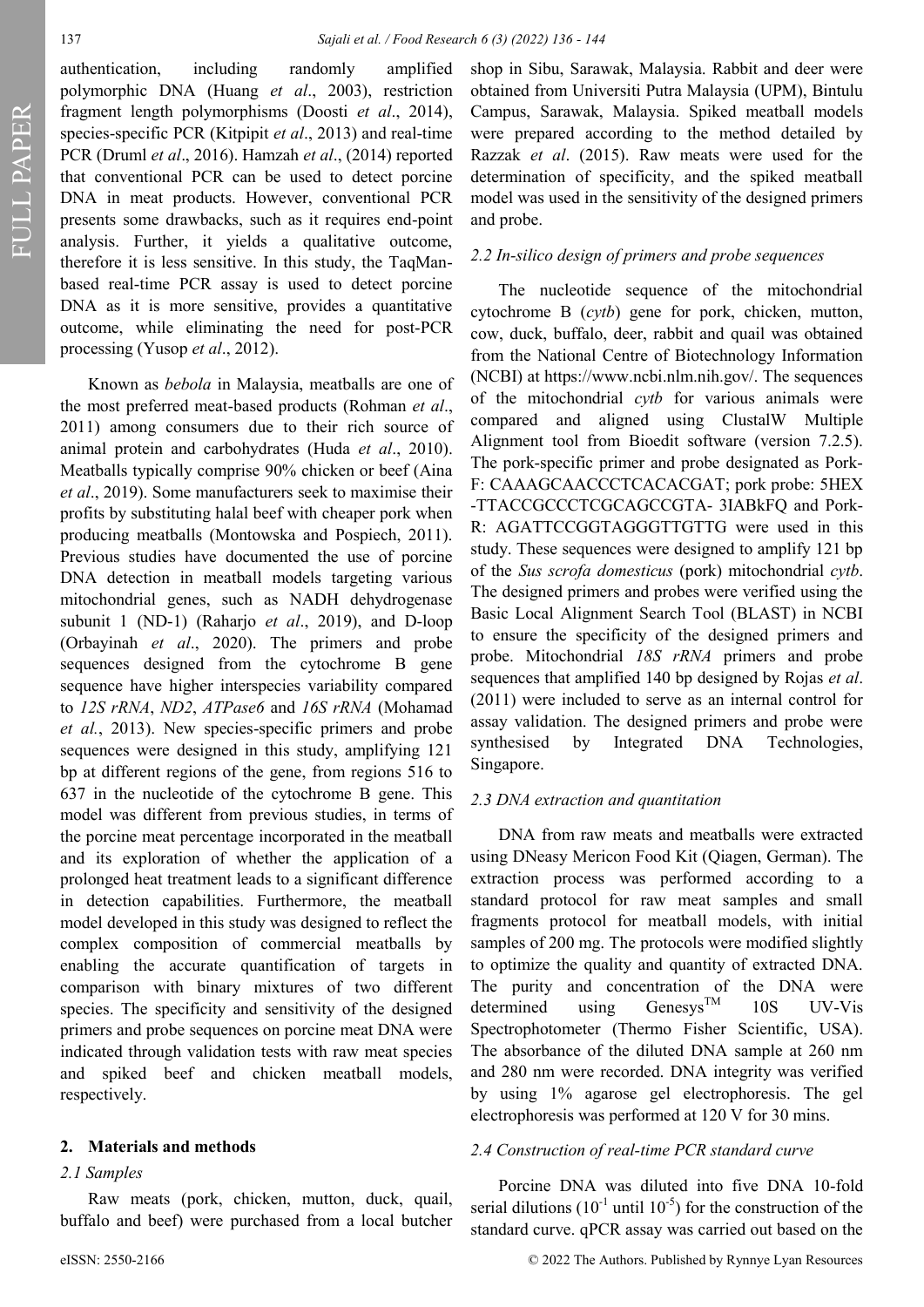protocol for GoTaq Probe qPCR Master Mix product information (Promega, USA), with a slight modification in terms of total volume. Master Mix containing 5 μL of 5× GoTaq Probe qPCR Master Mix (Promega, USA), 0.25 μL of 20 μM of each forward and reverse primer, 0.125 μL of 20 μM of hydrolysis TaqMan probe and 3.375 μL nuclease-free water were prepared. Then, 1 μL of DNA template was added to each respective PCR tube which made up a final volume of 10 μL. Five tubes containing DNA templates with 10-fold serial dilutions were run simultaneously in triplicates. The reaction mixtures without template or NTC were included as the negative control. The PCR tubes were centrifuged briefly to ensure the reagent components remain at the bottom of the tube prior to loading into DTprime Real-time thermal cycler (DNA-Technology, Russia). Real-time PCR was operated according to the recommended thermal cycling condition as such, GoTaq activation at 95°C, 2 mins for 1 cycle; denaturation at 95°C, 15 s; annealing/extension at 60°C, 1 min, both for 40 cycles. The linearity, efficiency and sensitivity of the qPCR were determined by plotting the standard curve. The standard curve was plotted as threshold cycle  $(C_t)$  values against the logarithm of the template concentration.

### *2.5 Determination of specificity of the designed primers and probe sequences*

The specificity of the designed primers and probe for TaqMan qPCR assays were determined using the DNA template of the raw meat samples. The reaction and thermal cycling conditions were carried out according to the method described in Section 2.4. A no-template control (NTC) containing nuclease-free water was added to the NTC tube which acted as a negative control. Internal control or positive control was prepared by adding *18S rRNA* primer and probe to the master mix. qPCR reaction was done in triplicates for two independent studies.

### *2.6 Preparation of spiked meatball model*

The chicken and beef meatball model was prepared according to Razzak *et al*. (2015), with a slight modification in the amount of spiked pork meat. Table 1 indicates the formulation for chicken and beef meatballs. The prepared chicken and beef meatballs were spiked with 10% (w/w) of pork meat individually and collectively to make  $\geq$ 35g of meatballs per piece. The amount of minced chicken and beef used to make each meatball was similar. Another set of prepared meatballs was boiled at 100°C for 2 hrs and 30 mins. The DNA extraction and quantitation were done based on the method described in Section 2.3.

|                             |         | Meatball $(\geq 35g$ piece) |  |  |  |  |
|-----------------------------|---------|-----------------------------|--|--|--|--|
| Ingredients $(g)$           | Chicken | <b>Beef</b>                 |  |  |  |  |
| Minced meat                 | 23      | 23                          |  |  |  |  |
| Soy protein                 | 3       | 3                           |  |  |  |  |
| Starch/ bread crumb         | 5       | 5                           |  |  |  |  |
| Chopped onion <sup>a</sup>  |         |                             |  |  |  |  |
| Chopped ginger <sup>a</sup> | 0.1     | 0.1                         |  |  |  |  |
| Cumin powder <sup>a</sup>   | 0.75    | 0.75                        |  |  |  |  |
| Garlic powder <sup>a</sup>  | 0.5     | 0.5                         |  |  |  |  |
| Black pepper <sup>a</sup>   | 0.14    | 0.14                        |  |  |  |  |
| Tomato paste                | 1.5     | 1.5                         |  |  |  |  |
| <b>Butter</b>               | 1.5     | 1.5                         |  |  |  |  |
| Salt                        | $SA^b$  | $SA^b$                      |  |  |  |  |
| Flavour Enhancer            | $SA^b$  | $SA^b$                      |  |  |  |  |

<sup>a</sup>The amounts were in approximate value and some ingredients were taken in teaspoon measurements.

 ${}^{\text{b}}\text{SA}$  = suitable amounts.

# *2.7 Determination of detection limit of designed primers and probe sequences*

The detection limit was determined using DNA extracted from raw and heat-treated beef and chicken spiked meatball models. DNA was extracted from beef and chicken spiked meatballs containing 10% (w/w) of pork meat. Then,  $10 \text{ ng/µL}$  DNA extracted from each beef and chicken spiked meatball was serially diluted 10 fold from 10 ng/ $\mu$ L to 0.0001 ng/ $\mu$ L. The step was repeated with a heat-treated spiked meatball to determine the effect of heat treatment on this assay. qPCR reaction was done in triplicates for two independent studies. The reaction and thermal cycling conditions were carried out according to the method described in Section 2.4. The detection rate of the designed primers and probe were determined using Equation 1 (Cai *et al.,* 2017). The detection rate was calculated for each meatball spiked model and pork meatball model.

(Positive detection) PP, BP, CP / (N) = DR (1)

Where the number of tubes having positive detection for porcine DNA in sample replicates was calculated; PP is positive detection for porcine DNA in pork sample replicates; BP is positive detection for porcine DNA in beef sample replicates; CP is positive detection for porcine DNA in chicken sample replicates; N is the total number of tubes of sample replicates; DR is the detection rate.

## *2.8 Statistical analysis*

Statistical analysis was conducted using Student's ttest (IBM SPSS Statistics Version 20) to determine the differences between the  $C_t$  values of the raw spiked meatball models and heat-treated spiked meatball models.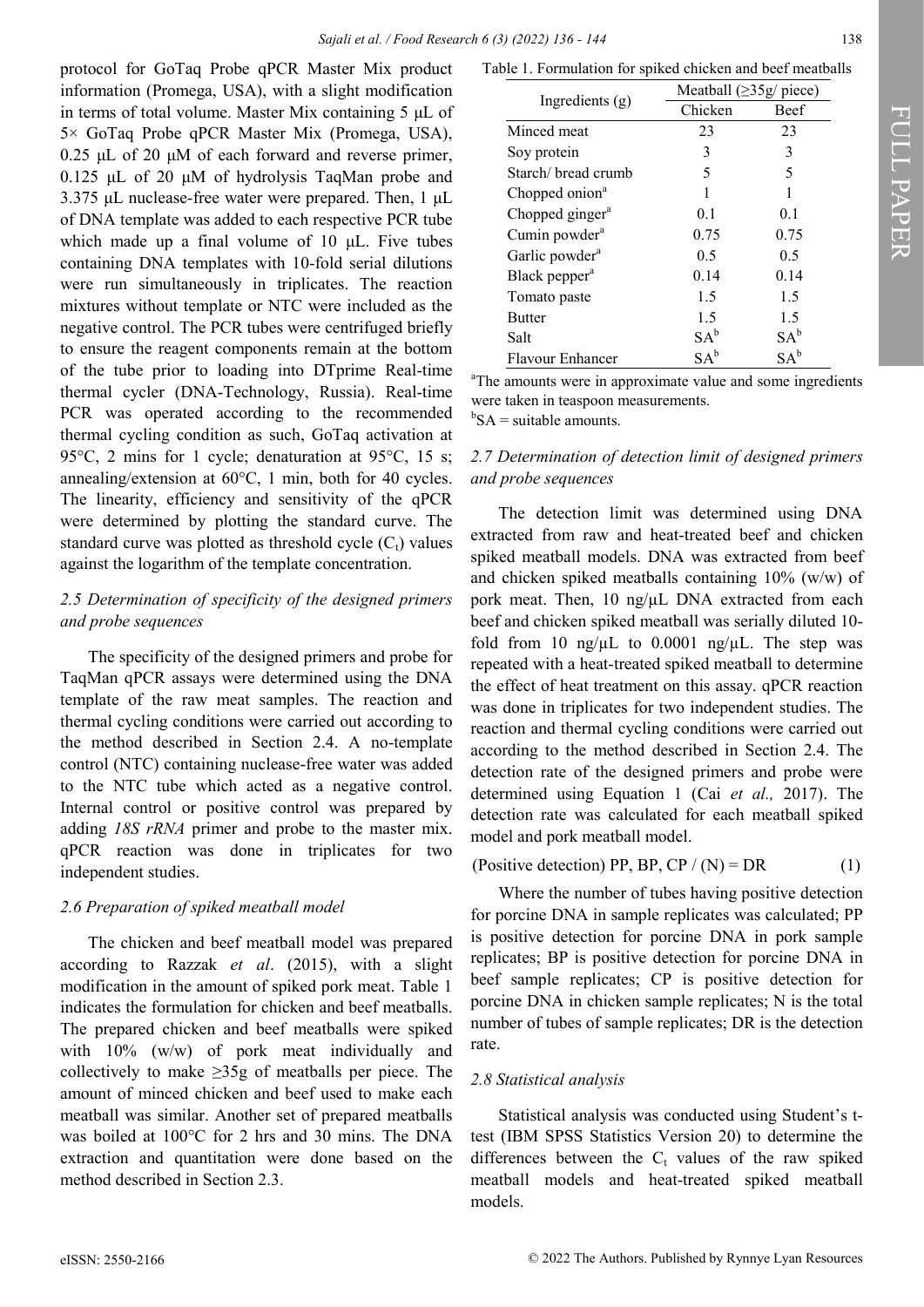FULL PAPER

## **3. Results and discussion**

# *3.1 Multiple sequence alignment of species used in the study and primer probe design*

The nucleotide sequence of the mitochondrial cytochrome B (*cytb*) gene for *Sus scrofa domesticus* (NC\_012095.1), *Gallus gallus* (NC\_040970.1), *Ovis aries* (NC\_001941.1), *Bos taurus* (NC\_006853.1), *Anas platyrhynchos* (NC\_009684.1), *Bubalus carabanensis* (NC\_006295.1), *Rusa unicolor* (NC\_031835.1), *Oryctolagus cuniculus* (NC\_001913.1) and *Coturnix japonica* (NC 003408.1) were obtained from the NCBI database. Figure 1 shows multiple alignments of the sequences of the mitochondrial *cytb* for various animals using ClustalW Multiple Alignment tool (Bioedit software version 7.2.5). The non-conserved region of *cytb* sequences of *Sus scrofa domesticus* among the others was selected as primers and probes to ensure the primers and probes were specific for pork. In this study, Taqman probe qPCR assay was designed to amplify a short amplicon length of 121 bp. This is in agreement with Lim *et al*. (2011) who reported that amplification of less than 150 bp increases qPCR efficiency. Thus, a shorter amplicon provides higher chances of detection, reduces the chances of secondary structure formation (Toouli *et al*., 2000), and ensures the applicability of sequence detection in processed food products, particularly those that have been subjected to thermal treatment. The incorporation of Taqman probe with species-specific primer sequences in food matrices improves the consistency of the assay (Köppel *et al*., 2011).

|                             | 500                                                                                                                                                                                                                                                                                                                                                                                                                | 510  | 520         | 530 | 540 | 550                | 560 |
|-----------------------------|--------------------------------------------------------------------------------------------------------------------------------------------------------------------------------------------------------------------------------------------------------------------------------------------------------------------------------------------------------------------------------------------------------------------|------|-------------|-----|-----|--------------------|-----|
| Sus scrofa domesticus       | GAATCTGAGGGGGCTTTTCCGTCGACAAAGCAACCCTCACACGATTCTTCGCCTTCCACTTTATCCTGCC                                                                                                                                                                                                                                                                                                                                             |      |             |     |     |                    |     |
|                             |                                                                                                                                                                                                                                                                                                                                                                                                                    |      |             |     |     |                    |     |
| Gallus gallus<br>Ovis aries | $\ldots$ GC $\ldots$ AACC $\ldots$ TC $\ldots$ CCCCC<br>$\ldots, G, A, A, C, A, A, \ldots, \ldots, T, \ldots, C, \ldots, T, \ldots, T, \ldots, T, C,$                                                                                                                                                                                                                                                              |      |             |     |     |                    |     |
|                             |                                                                                                                                                                                                                                                                                                                                                                                                                    |      |             |     |     |                    |     |
| Bos taurus                  |                                                                                                                                                                                                                                                                                                                                                                                                                    |      |             |     |     |                    |     |
| Anas platyrhynchos          |                                                                                                                                                                                                                                                                                                                                                                                                                    |      |             |     |     |                    |     |
| Bubalus bubalis             |                                                                                                                                                                                                                                                                                                                                                                                                                    |      |             |     |     |                    |     |
| Rusa unicolor               | $\ldots, \ldots, A, \ldots, A, A, A, T, \ldots, G, \ldots, A, C, \ldots, T, T, T, \ldots, \ldots, T, C, C$                                                                                                                                                                                                                                                                                                         |      |             |     |     |                    |     |
| Oryctolagus cuniculus       |                                                                                                                                                                                                                                                                                                                                                                                                                    |      |             |     |     |                    |     |
| Coturnix japonica           | $G(C, \ldots, A, \ldots, A, T, \ldots, T, T, \ldots, A, C, \ldots, \ldots, C, \ldots, C, \ldots, C, C, \ldots, C, \ldots, C, \ldots, C, \ldots, C, \ldots, C, \ldots, C, \ldots, C, \ldots, C, \ldots, C, \ldots, C, \ldots, C, \ldots, C, \ldots, C, \ldots, C, \ldots, C, \ldots, C, \ldots, C, \ldots, C, \ldots, C, \ldots, C, \ldots, C, \ldots, C, \ldots, C, \ldots, C, \ldots, C, \ldots, C, \ldots, C, \$ |      |             |     |     |                    |     |
|                             |                                                                                                                                                                                                                                                                                                                                                                                                                    |      |             |     |     |                    |     |
|                             | 570                                                                                                                                                                                                                                                                                                                                                                                                                | 580  | 590         | 600 | 610 | 620                | 630 |
|                             |                                                                                                                                                                                                                                                                                                                                                                                                                    |      |             |     |     |                    |     |
| Sus scrofa domesticus       | ATTCATCATTACCGCCCTCGCAGCCGTACATCTCATATTCCTGCACGAAACCGGATCCAACAACCCTACC                                                                                                                                                                                                                                                                                                                                             |      |             |     |     |                    |     |
| Gallus gallus<br>Ovis aries | $C.\cdot TGCA.\cdot CG.A.GTA.TA.TAT.A.C.\cdot.C.\cdot \ldots CC.\cdot \ldots A.\cdot \ldots T.A.\cdot.C.\cdot A.\cdot \ldots \ldots CCTA$                                                                                                                                                                                                                                                                          |      |             |     |     |                    |     |
|                             | $\dots \dots \dots \dots$ CG.A. $\dots \dots \dots$ CATA. $T \dots C \dots AC \dots C \dots \dots C \dots \dots A \dots \dots \dots \dots \dots C \dots A$                                                                                                                                                                                                                                                         |      |             |     |     |                    |     |
| Bos taurus                  |                                                                                                                                                                                                                                                                                                                                                                                                                    |      |             |     |     |                    |     |
| Anas platyrhynchos          | $C.\cdot TT.A.\cdot CG.A.GAA.\cdot A.CCTA.\cdot C.\cdot CT.A.CC.\cdot \ldots A.\cdot \ldots T.A.\cdot C.\cdot A.\cdot \ldots \ldots CCTA$                                                                                                                                                                                                                                                                          |      |             |     |     |                    |     |
| Bubalus bubalis             | $\ldots$ , $T \ldots CG \ldots A \ldots T \ldots ATA \ldots C \ldots C \ldots AT \ldots T \ldots C \ldots \ldots A \ldots A \ldots A \ldots A \ldots A$                                                                                                                                                                                                                                                            |      |             |     |     |                    |     |
| Rusa unicolor               |                                                                                                                                                                                                                                                                                                                                                                                                                    |      |             |     |     |                    |     |
| Oryctolagus cuniculus       |                                                                                                                                                                                                                                                                                                                                                                                                                    |      |             |     |     |                    |     |
| Coturnix japonica           |                                                                                                                                                                                                                                                                                                                                                                                                                    |      |             |     |     |                    |     |
|                             |                                                                                                                                                                                                                                                                                                                                                                                                                    |      |             |     |     |                    |     |
|                             | 640                                                                                                                                                                                                                                                                                                                                                                                                                | 650. | 660 670 680 |     |     | <b>CALCULATION</b> | 200 |
| Sus scrofa domesticus       | GGAATCTCATCAGACATAGACAAAATTCCATTTCACCCATACTACACTATTAAAGACATTCTAGGAGCCT                                                                                                                                                                                                                                                                                                                                             |      |             |     |     |                    |     |
| Gallus gallus               |                                                                                                                                                                                                                                                                                                                                                                                                                    |      |             |     |     |                    |     |
| Ovis aries                  |                                                                                                                                                                                                                                                                                                                                                                                                                    |      |             |     |     |                    |     |
| Bos taurus                  |                                                                                                                                                                                                                                                                                                                                                                                                                    |      |             |     |     |                    |     |
| Anas platyrhynchos          |                                                                                                                                                                                                                                                                                                                                                                                                                    |      |             |     |     |                    |     |
| Bubalus bubalis             |                                                                                                                                                                                                                                                                                                                                                                                                                    |      |             |     |     |                    |     |
| Rusa unicolor               |                                                                                                                                                                                                                                                                                                                                                                                                                    |      |             |     |     |                    |     |
| Oryctolagus cuniculus       |                                                                                                                                                                                                                                                                                                                                                                                                                    |      |             |     |     |                    |     |
| Coturnate department        | <b>PROPER COLOR PROPERTY OF CONTACT</b>                                                                                                                                                                                                                                                                                                                                                                            |      |             |     |     |                    |     |

Figure 1. Multiple sequence alignment of the mitochondrial *cytb* for various animals in this study

# *3.2 Quantification of DNA quantity and quality*

The  $A_{260}/A_{280}$  ratio provides an insight into the purity of the extracted DNA. In this study, the results were reported based on the data from two independent studies. The possible contaminants of DNA comprise protein,

polyphenols, polysaccharides and other PCR inhibitors (Piskata *et al*., 2019). Four samples namely lamb, duck, rabbit and deer were reported with  $A_{260}/A_{280}$  absorbance ratio that is lower than 1.7. Meanwhile, no DNA sample was reported for an absorbance ratio of more than 2.0.  $A_{260}/A_{280}$  higher than 2.0 usually indicates RNA contamination (Piskata *et al*., 2019) whereas a ratio below 1.7 indicates protein contamination. The residual impurities carried over from the DNA extraction process such as ethanol or phenol can also lower the  $A_{260}/A_{280}$  of the extracted DNA. Laube *et al*. (2007) reported that the DNA yield of the extracted DNA can be affected by the sources of tissues. The DNA extracted from fatty tissue contains a lower concentration of DNA compared to DNA extracted from the kidney, liver, heart and tendon tissues. In addition, butter used in producing the meatball model may lower the DNA yield as high lipid content affects DNA extraction (Costa *et al*., 2010). Thus, optimisation has been done in this study to obtain a high yield of DNA concentration sufficient for qPCR assay.

In this study, the quality of the extracted DNA can be verified by electrophoresis analysis through a 1% agarose gel. All the DNA extracted from the raw meat was of good quality as the DNA band remained intact. For mutton, duck, rabbit, buffalo and quail sample, the DNA band appeared thicker as the concentration of the DNA was higher (data not shown). However, all the DNA extracted from heat-treated meatball models and raw spiked chicken meatball models were degraded as it appeared as an expanded smear with some of the fragmented DNA band. This is in agreement with Piskata *et al*. (2017) who stated that heat, physical or chemical treatment may negatively affect the quality and quantity of the extracted DNA as it will result in smearing and fragmentation of the extracted DNA. Furthermore, Malentacchi *et al*. (2014) reported that the sample quality, sample age, repeated freezing-thawing, retention to the tubes and storage condition can significantly affect the DNA integrity. Instead, newly short amplicon primer and probe sequences designed in this study are workable to detect porcine DNA in the spiked meatball model. This could be due to the availability of certain DNA fragments which may contain the target sequences, ensuring successful detection by the short amplicon. Hence, these sequences provide an alternative by which the chances of detection could be increased through amplification of the DNA fragment from heat-treated food products.

# *3.3 Construction of standard curve for primers and probe*

The prerequisite step for conducting qPCR assays is to construct a standard curve for the target gene. The performance of the subsequent qPCR assays can be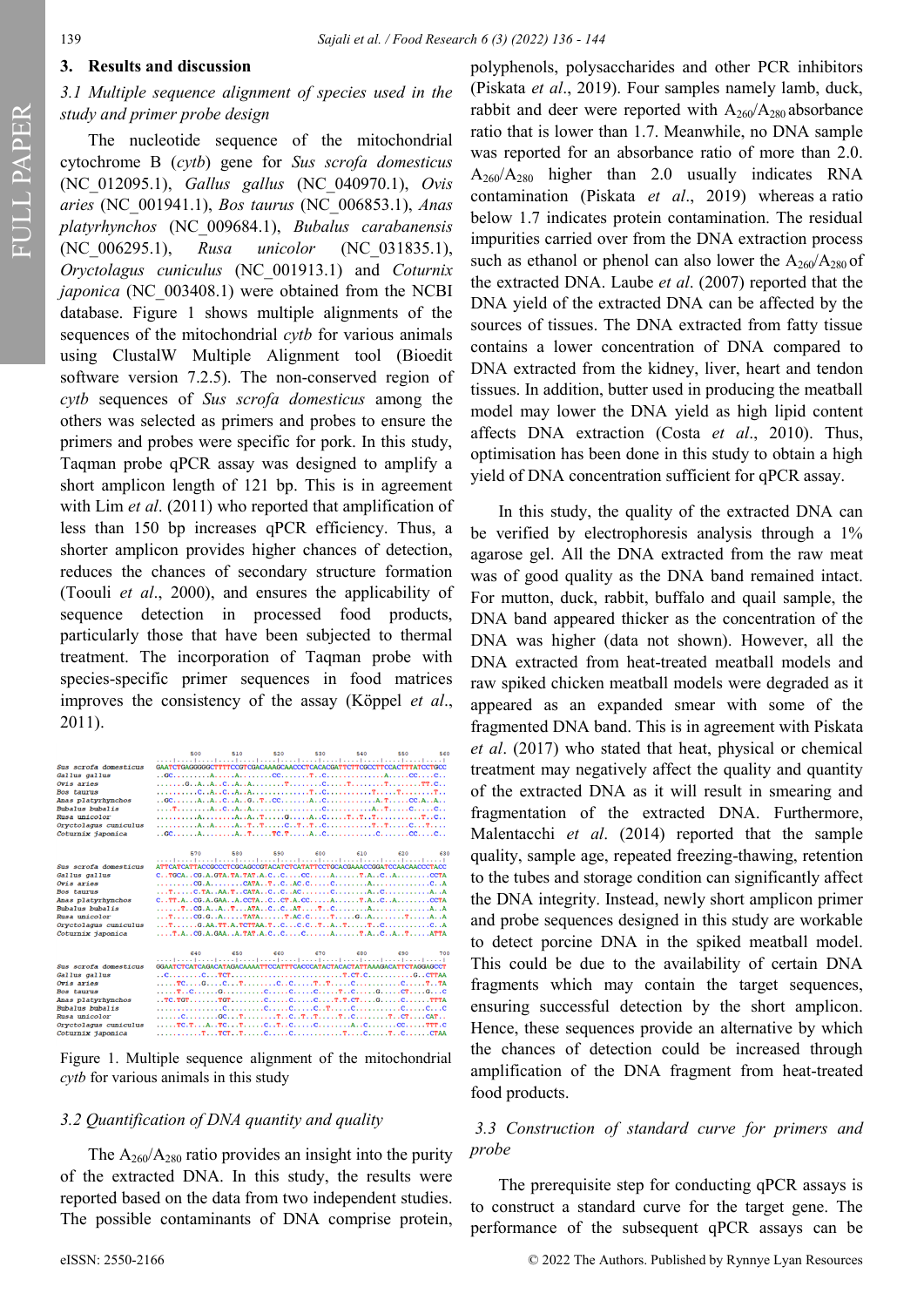estimated through a standard curve and it is used to determine the efficiency of the designed primers and probe. The optimal correlation coefficient  $(R^2)$  of a standard curve should be more than 0.99 as it measures how well the data fit on the standard curve. The values of the slope between -3.1 and -3.58 are acceptable, which correspond to the qPCR amplification efficiency ranging between 90 to 110% (Bio-Rad Laboratories, 2006; Science Squared, 2016). Based on Figure 2,  $C_t$  was plotted against  $log_{10}$  of five different 10-folds DNA dilutions (10, 1, 0.1, 0.01 and 0.001 ng/ $\mu$ L) without detection for the non-template control (NTC), which indicates the absence of contamination and primerdimer. The amplification of five DNA 10-fold serial dilutions showed a good linear regression and correlation coefficient  $(R^2)$  of 0.997. The assay indicates an acceptable value of 95% efficiency which corresponds to -3.431 slope value. Thus, the reliability of the designed *cytb* primers and probe in detecting porcine DNA at different concentrations was established. In addition, Figure 3 shows the  $C_t$  plotted against log<sub>10</sub> of five different 10-folds DNA dilutions (10, 1, 0.1, 0.01 and 0.001 ng/μL), without amplification observed for NTC. The amplification of the five DNA 10-fold serial dilutions showed a very good linear regression and correlation coefficient  $(R^2)$  of 0.9909. The assay indicates an acceptable value of 97% efficiency which corresponds to -3.381 slope value. Hence, the result indicates that the internal control used in this study has high efficiency and reproducibility.



Figure 2. Correlation between logarithms of porcine DNA concentration (x-axis) with  $C_t$  value (y-axis) for *cytb* 



Figure 3. Correlation between logarithms of porcine DNA concentration (x-axis) with  $C_t$  value (y-axis) for *18S rRNA* 

*3.4 Determination of the specificity of the primers and probe*

Specificity of the designed *cytb* primers and probe against porcine DNA was validated with eight meat species namely chicken, beef, duck, mutton, buffalo, deer, rabbit and quail through qPCR assay. The qPCR assays for the validation of specificity were conducted in triplicates for two independent studies. The designed *cytb* primers and probe is porcine-specific as indicated by the absence of amplification against DNA extracted from the other eight species. The specificity of the mitochondrial *18S rRNA* primers and probe designed by Rojas *et al*. (2011) was determined to validate the presence of eukaryotic DNA that cannot be detected and amplified by porcine specific PCR system (Kim *et al.,* 2016). The *18S rRNA* is a structural ribosome for the small element of eukaryotic ribosomes, responsible for synthesizing protein and serves as the basic components of all eukaryotic (Uddin and Cheng, 2015). These universal sequences designed within *18S rRNA*  positively detect eukaryotic cells and preclude false negative outcomes. It also helps to confirm the functionality of the reaction mix, factors that might affect the real-time PCR amplification process and the possibility of false-positive detection in the qPCR (Hossain *et al.*, 2017). Table 2 shows the mean  $C_t$  value of the amplified DNA for specificity assay using the designed *cytb* primers and probe and *18S rRNA*. Figures 4 and 5 show the representative qPCR amplification curve for the *cytb* and *18S rRNA* specificity assay, respectively. DNA amplification was observed for all species which indicates the *18S rRNA* primers and probe as highly specific to eukaryotic DNA.

### *3.5 Determination of sensitivity for the newly designed cytb primers and probe*

The sensitivity of primers and probes in qPCR assay is vital as it provides an insight into the suitability and capacity of a detection system. In this study, the limit of detection (LOD) was determined to establish the lowest concentration of porcine DNA that can be detected by the designed primers and probe. LOD is defined as the lowest concentration that provides a positive result in all sample replicates corresponding to at least a 95% detection rate (Cai *et al*., 2017). A spiked meatball model was prepared to represent the complex matrices of the commercially processed meat products. The sensitivity of the assay was determined using 10-fold serially diluted raw and heat-treated beef and chicken spiked with pork meatball. The experiment was repeated for two independent studies, each in triplicates. Raw meatballs and heat-treated pork meatballs served as a control for comparison purposes. The LOD of the qPCR assay for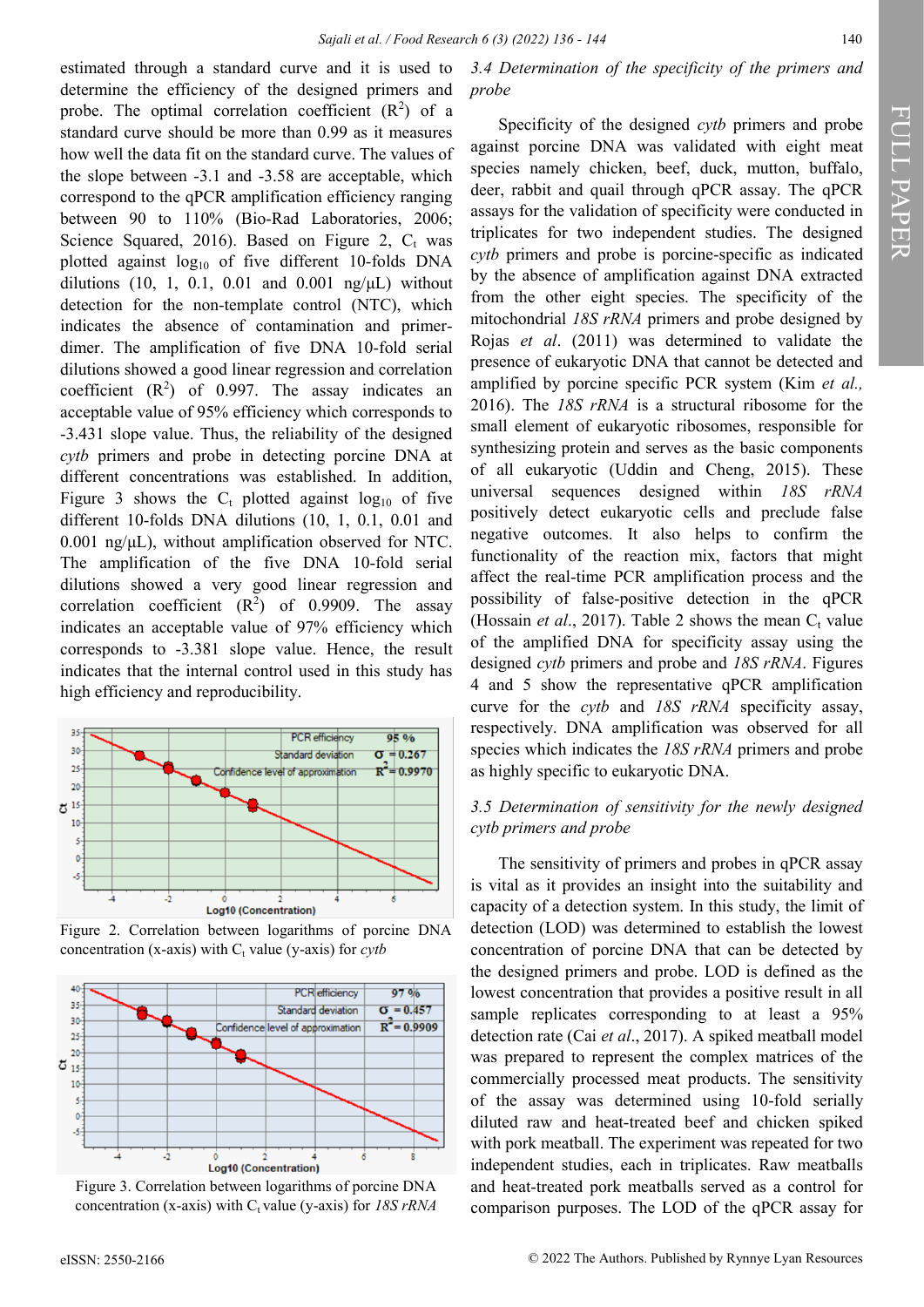Table 2. Mean C<sub>t</sub> value of two independent studies for *cytb and 18S rRNA* specificity assay

| Species DNA <sup>a</sup> | Mean $C_t^b \pm SD^c$ | Number of Positive | Mean $C_t^b \pm SD^c$ | Number of Positive |  |  |
|--------------------------|-----------------------|--------------------|-----------------------|--------------------|--|--|
|                          |                       | Replicates         |                       | Replicates         |  |  |
|                          |                       | cytb               | 18S rRNA              |                    |  |  |
| Pork                     | $13.47 \pm 0.31$      | 6/6                | $17.17 \pm 1.99$      | 6/6                |  |  |
| Chicken                  | $40 \pm 0.00^{\rm d}$ | 0/6                | $17.6 \pm 1.19$       | 6/6                |  |  |
| <b>Beef</b>              | $40\pm0.00$           | 0/6                | $17.1 \pm 0.77$       | 6/6                |  |  |
| Duck                     | $40\pm0.00$           | 0/6                | $16.73 \pm 1.12$      | 6/6                |  |  |
| Mutton                   | $40\pm0.00$           | 0/6                | $17.97 \pm 0.72$      | 6/6                |  |  |
| Buffalo                  | $40\pm0.00$           | 0/6                | $17.2 \pm 0.55$       | 6/6                |  |  |
| Deer                     | $40\pm0.00$           | 0/6                | $16.78 \pm 0.70$      | 6/6                |  |  |
| Rabbit                   | $40\pm0.00$           | 0/6                | $17.53 \pm 0.80$      | 6/6                |  |  |
| Ouail                    | $40\pm0.00$           | 0/6                | $15.6 \pm 1.14$       | 6/6                |  |  |

<sup>a</sup>Similar DNA concentration (10 ng/ $\mu$ L) was used for various meat species.

<sup>b</sup>The C<sub>t</sub> values were the mean of replicate assays (n = 6).

c SD: Standard deviation

 $d_{40}$  +0.00 : Porcine DNA not detected after cycle 40



Figure 4. qPCR amplification curve of the *cytb* specificity assay

DNA extracted from raw and heat-treated meatball models is stated in Table 3. In this study, the LOD for raw spiked beef and chicken meatballs were 0.01 ng/μL and 0.1 ng/μL, respectively. In comparison, the LOD of raw pork meatball is 0.001 ng/μL as it consists of solely pork meat and serves as a control.

LOD of the heat-treated meatball model was determined using the meatball model subjected to boiling at 100°C for 2 hrs and 30 mins. The LOD of heat-treated spiked chicken and the beef meatball was 0.1 ng/μL. Furthermore, the LOD of the heat-treated spiked meatball model is lower than the LOD of the raw meatball model. According to Bhat *et al*. (2016) although



Figure 5. qPCR amplification curve for *18S rRNA* specificity assay

DNA has a stable structure compared to protein, DNA present in the food matrices may be damaged and disintegrated into smaller pieces when subjected to heat treatment. Processing and intensive cooking may lower the concentration of the DNA as, during meat processing or heating, the cellular membrane of the meat is disrupted. A previous study by Ali *et al*. (2012) reported a detection limit of 0.01% (w/w) of pork in a beef meatball spiked model following boiling in water for 15 mins. In comparison with the present study, prolonged boiling of adulterated meatballs in water does not significantly affect the detection limit.

Table 3. Limit of detection for raw and heat-treated adulteration meatball model

| Concentration |              |   |    |              |          | Raw spiked meatball |              |          |                 |          |              |                     |              |          | Heat-treated spiked meatball |              |    |      |
|---------------|--------------|---|----|--------------|----------|---------------------|--------------|----------|-----------------|----------|--------------|---------------------|--------------|----------|------------------------------|--------------|----|------|
| (ng/µL)       | ВP           |   |    |              |          |                     | рp           | РN       | DR              | ВP       | ΒN           |                     |              |          |                              | DР           | Þ٢ | DR   |
| 10            | b            |   | 00 | <sub>(</sub> |          | 100                 | b            |          | -00             | b        |              | $($ $($ $)$ $($ $)$ | <sub>b</sub> | $\theta$ | 00                           | b            |    | 100  |
|               | <sub>0</sub> |   | 00 | <sub>0</sub> | $\theta$ | 100                 | <sub>0</sub> | O        | 100             | $\sigma$ | $_{0}$       | 00 <sup>0</sup>     | $\sigma$     | $\theta$ | 100                          | b            |    | 100  |
| 0.1           | <sub>6</sub> |   | 00 | <sub>(</sub> | $\theta$ | 100                 | <sub>b</sub> |          | $\overline{00}$ | $\sigma$ | 0            | .00                 | h            | $\theta$ | 100                          | b            |    | 100  |
| 0.01          | <sub>6</sub> |   | 00 | 3            | 3        | 50                  | <sub>0</sub> | $\theta$ | 100             | 3        | 3            | 50                  |              | 4        | 33.3                         |              |    | 83.3 |
| 0.001         |              |   | O  | O            | b        |                     | o            |          | $\overline{00}$ | $\bf{0}$ | <sub>b</sub> |                     |              | b        |                              |              |    | 16.7 |
| 0.0001        |              | h | 0  | 0            | b        |                     |              |          | 16 '            | 0        | h            | $\theta$            |              | b        |                              | $\mathbf{0}$ | b  | 0    |

BP: Beef Positive, BN: Beef Negative, CP: Chicken positive, CN: Chicken negative, PP: Pork Positive, PN: Pork Negative, DR: Detection Rate (%)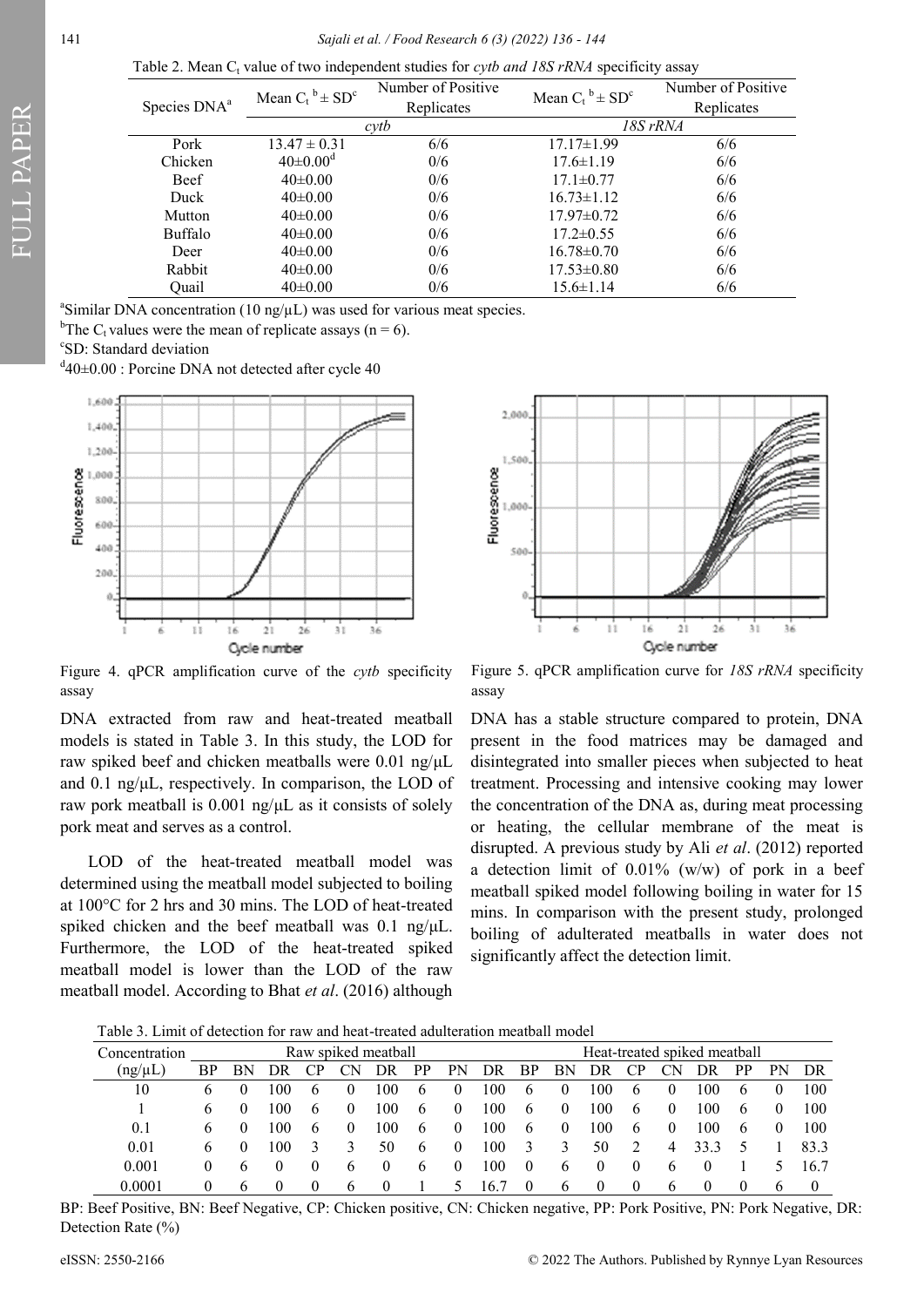### *3.6 Statistical analysis*

The statistical analysis between raw and heat-treated spiked meatball model was determined using Student's ttest. As shown in Table 4, no significant difference  $(p>0.05)$  was observed in the porcine DNA detection between raw and heat-treated spiked chicken and beef meatballs. This result is in agreement with López-Andreo *et al*. (2012) who concluded that heat treatment does not significantly affect the result of qPCR against the different concentrations of DNA. However, there was a significant difference in mean  $C_t$  values between raw and heat-treated pork meatballs at 10 to 0.01 ng/μL as the p values are less than 0.05. According to Hird *et al*. (2006), although heat-treatment may reduce the amount of detectable DNA, the DNA extracted from a heattreated sample can still be detected as the primers used in qPCR targeting only a short DNA fragment.

### **4. Conclusion**

Consumption of food products that are adulterated with pork or its derivatives is forbidden for Muslims and Jews. In addition, adulterated foods can also cause adverse health effects to the individual who is prone to an allergic reaction against certain meat spp. Therefore, knowledge of food science and technology is critical to counter food adulteration issues*.* In this study, the presence of porcine DNA was detected through qPCR assay using the designed *cytb* primers and probe sequences. Having an amplification efficiency of 95%, the designed primers and probe are specific to porcine DNA as no other species were detected by the assay. Moreover, it can detect as low as 0.01 ng/μL and 0.1 ng/ μL of pork DNA in raw spiked beef and chicken meatball model, respectively. Pork DNA was detected at a concentration of 0.1 ng/μL in the heat-treated spiked chicken and beef meatball model. This study shows that the extracted DNA following prolonged meatballs heat treatment does not affect qPCR, which was comparable with other meatball models that were only subjected to boiling for 15 mins. Other thermal treatment processing

parameters such as using a microwave oven could be incorporated in the future study to observe the effect of different conditions on detection limits. Furthermore, the designed primers and probe can be further applied for detection of porcine DNA in commercial beef and poultry canned food products with bogus *Halal* logo and without *halal* logo. Finally, as the designed primers and probe are sensitive and specific in detecting the presence of porcine DNA in raw and heat-treated products, it has the potential to be used in the screening for food adulteration and mislabelling which will protect consumers from food fraud.

### **Conflict of interest**

The authors declare no conflict of interest.

### **Acknowledgements**

The authors would like to thank the University of Technology Sarawak for awarding the scholarship and financial support (grant number UCTS/ RESEARCH/1/2019/02).

### **References**

- Aina, G.Q., Erwanto, Y., Hossain, M., Johan, M.R., Ali, M.E. and Rohman, A. (2019). The employment of q-PCR using specific primer targeting on mitochondrial cytochrome-b gene for identification of wild boar meat in meatball samples. *Journal of Advanced Veterinary and Animal Research*, 6(3), 300–307. https://doi.org/10.5455/javar.2019.f348
- Ali, M.E., Hashim, U., Mustafa, S., Che Man, Y.B., Dhahi, Th.S., Kashif, M., Uddin, M.K. and Hamid, S.B.A. (2012). Analysis of pork adulteration in commercial meatballs targeting porcine-specific mitochondrial cytochrome B gene by TaqMan probe real-time polymerase chain reaction. *Meat Science*, 91(4), 454–459. https://doi.org/10.1016/ j.meatsci.2012.02.031
- Bhat, M.M., Jalal, H., Para, P.A. and Ganguly, S. (2016).

| Table 4. Statistical analysis of raw and neat-treated spiked meatball model |             |                                                 |                                                       |                   |                         |                              |                       |  |  |  |  |
|-----------------------------------------------------------------------------|-------------|-------------------------------------------------|-------------------------------------------------------|-------------------|-------------------------|------------------------------|-----------------------|--|--|--|--|
| $C_t^* \pm SD^*$ for meatball                                               |             | Concentration $(ng/\mu L)$                      |                                                       |                   |                         |                              |                       |  |  |  |  |
| model                                                                       |             | 10                                              |                                                       | 0.1               | 0.01                    | 0.001                        | 0.0001                |  |  |  |  |
|                                                                             | <b>Beef</b> | $17.8 \pm 0.84$ <sup>a</sup>                    | $21.6 \pm 0.83^{\text{a}}$ $27.1 \pm 0.91^{\text{a}}$ |                   | $31.0 \pm 1.00^{\circ}$ | $40\pm0.00$                  | $40\pm0.00$           |  |  |  |  |
| $C_t^* \pm SD^{\#}$ for<br>raw meatball                                     | Chicken     | $17.1 \pm 1.18^{\rm a}$                         | $21.1 \pm 1.26^a$ $27.0 \pm 1.60^a$                   |                   | $35.2 \pm 5.55^{\circ}$ | $40\pm0.00$                  | $40\pm0.00$           |  |  |  |  |
|                                                                             | Pork        |                                                 | $14.6 \pm 0.91^b$ $18.2 \pm 0.86^b$ $22.2 \pm 0.8^b$  |                   | $26.8 \pm 1.81^{\rm b}$ | $31.6 \pm 1.31^b$            | $38.8 \pm 2.90^a$     |  |  |  |  |
| $C_{t}^{*}$ -SD <sup>#</sup> for                                            | <b>Beef</b> |                                                 | $18.3 \pm 0.65^a$ $22.8 \pm 1.55^a$ $27.2 \pm 1.19^a$ |                   | $36.3 \pm 4.20^e$       | $40\pm0.00$                  | $40\pm0.00$           |  |  |  |  |
| heat treated                                                                | Chicken     | $17.9 \pm 0.45^{\circ}$ $22.5 \pm 1.33^{\circ}$ |                                                       | $28.0 \pm 2.09^a$ | $37.8 \pm 3.44^{\circ}$ | $40\pm0.00$                  | $40\pm0.00$           |  |  |  |  |
| meathall                                                                    | Pork        | $16.1 \pm 0.30^{\circ}$                         | $20.0\pm0.90^{\circ}$ $24.8\pm0.59^{\circ}$           |                   | $31.1\pm4.43^{\circ}$   | $38.9 \pm 2.82$ <sup>c</sup> | $40 \pm 0.00^{\circ}$ |  |  |  |  |

Table 4. Statistical analysis of raw and heat-treated spiked meatball model

Values were expressed as average mean±standard deviation. Values with the same superscript within the same column were not significantly different at  $p > 0.05$ 

 $*$ The C<sub>t</sub> values were the mean of replicates assays that indicated positive results. # SD: Standard deviation.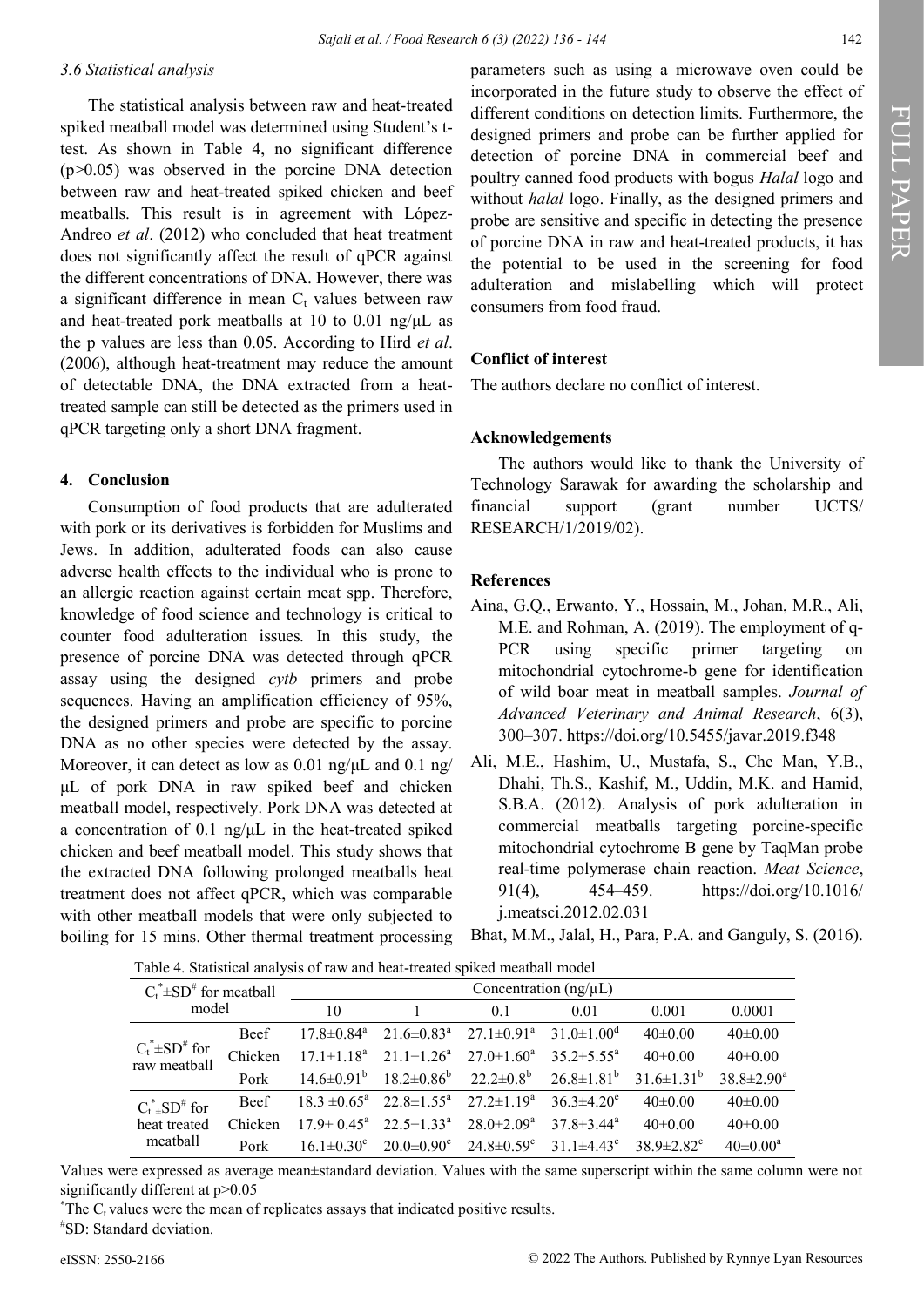Effect of meat processing and cooking on DNA extraction and detection of meat adulteration in mutton rista (Kashmiri Meat Product). *The Indian Journal of Nutrition and Dietetics,* 53(4), 459-467. https://doi.org/10.21048/ijnd.2016.53.4.7037

- Bio-Rad Laboratories. (2006). Real Time PCR Applications Guide. Retrieved August 18, 2020, from Biorad website: https://www.bio-rad.com/ webroot/web/pdf/lsr/literature/Bulletin\_5279.pdf
- Cai, Y., He, Y., Lv, R., Chen, H., Wang, Q. and Pan, L. (2017). Detection and quantification of beef and pork materials in meat products by duplex droplet digital PCR. *Plos One*, 12(8), e0181949. https:// doi.org/10.1371/journal.pone.0181949
- Costa, J., Mafra, I., Amaral, J.S. and Oliveira, M.B.P.P. (2010). Monitoring genetically modified soybean along the industrial soybean oil extraction and refining processes by polymerase chain reaction techniques. *Food Research International*, 43(1), 301 –306. https://doi.org/10.1016/j.foodres.2009.10.003
- Doosti, A., Dehkordi, P.G. and Rahimi, E. (2014). Molecular assay to fraud identification of meat products. *Journal of Food Science and Technology*, 51(1), 148–152. https://doi.org/10.1007/s13197-011- 0456-3
- Druml, B., Kaltenbrunner, M., Hochegger, R. and Cichna-Markl, M. (2016). A novel reference realtime PCR assay for the relative quantification of (game) meat species in raw and heat-processed food. *Food Control*, 70(6), 392–400. https:// doi.org/10.1016/j.foodcont.2016.05.055
- European Commision. (2018). The EU Food Fraud Network and the System for Administrative Assistance - Food Fraud. Retrieved March 25, 2020, from European Commision website: https:// ec.europa.eu/food/sites/food/files/safety/docs/ ff ffn annual-report  $2018.pdf$
- Fajardo, V., González, I., Rojas, M., García, T. and Martín, R. (2010). A review of current PCR-based methodologies for the authentication of meats from game animal species. *Trends in Food Science and Technology*, 21(8), 408–421. https://doi.org/10.1016/ j.tifs.2010.06.002
- Hamzah, A., Mutalib, S.A. and Babji, A.S. (2014). Porcine DNA detection in finished meat products using different mitochondrial DNA (mt-DNA) on polymerase chain reaction. *Journal of Nutrition and Food Sciences*, 4(6), 1000323. https:// doi.org/10.4172/2155-9600.1000323
- Hird, H., Chisholm, J., Sanchez, A., Hernandez, M., Goodier, R., Schneede, K., Boltz, C. and Popping, B. (2006). Effect of heat and pressure processing on DNA fragmentation and implications for the

detection of meat using a real-time polymerase chain reaction. *Food Additives and Contaminants*, 23(7), 645–650. https://

doi.org/10.1080/02652030600603041

- Hossain, M.A.M., Ali, M.E., Hamid, S.B.A., Asing, Mustafa, S., Desa, M.N.M. and Zaidul, I.S.M. (2017). Targeting double genes in multiplex PCR for discriminating bovine, buffalo and porcine materials in food chain. *Food Control*, 73(Part B), 175–184. https://doi.org/10.1016/j.foodcont.2016.08.008
- Huang, M.-C., Horng, Y.-M., Huang, H.-L., Sin, Y.-L. and Chen, M.-J. (2003). RAPD Fingerprinting for the species identification of animals. *Asian-Australasian Journal of Animal Sciences*, 16(10), 1406–1410. https://doi.org/10.5713/ajas.2003.1406
- Huda, N., Shen, Y.H., Huey, Y.L., Ahmad R. and Mardiah, A. (2010). Evaluation of physico-chemical properties of Malaysian commercial beef meatballs. *American Journal of Food Technology,* 5 (1), 13-21. https://doi.org/10.3923/ajft.2010.13.21
- Jha, S.N. (2016). Rapid detection of food adulterants and contaminants theory and practice.  $1<sup>st</sup>$  ed. United States of America: Academic Press.
- Kim, M., Yoo, I., Lee, S.-Y., Hong, Y. and Kim, H.-Y. (2016). Quantitative detection of pork in commercial meat products by TaqMan® real-time PCR assay targeting the mitochondrial D-loop region. *Food Chemistry*, 210, 102–106. https://doi.org/10.1016/ j.foodchem.2016.04.084
- Kitpipit, T., Sittichan, K. and Thanakiatkrai, P. (2013). Are these food products fraudulent? Rapid and novel triplex-direct PCR assay for meat identification. *Forensic Science International: Genetics Supplement Series*, 4(1), e33–e34. https:// doi.org/10.1016/j.fsigss.2013.10.016
- Köppel, R., Ruf, J. and Rentsch, J. (2011). Multiplex real -time PCR for the detection and quantification of DNA from beef, pork, horse and sheep. *European Food Research and Technology*, 232(1), 151–155. https://doi.org/10.1007/s00217-010-1371-y
- Laube, I., Zagon, J. and Broll, H. (2007). Quantitative determine of commercially relevant species in foods by real-time PCR. *International Journal of Food Science and Technology,* 42(3), 336-341. https:// doi.org/10.1111/j.1365-2621.2006.01249.x
- Lim, J., Shin, S.G., Lee, S. and Hwang, S. (2011). Design and use of group-specific primers and probes for real-time quantitative PCR. *Frontiers of Environmental Science and Engineering in China*, 5 (1), 28–39. https://doi.org/10.1007/s11783-011-0302 -x
- López-Andreo, M., Aldeguer, M., Guillén, I., Gabaldon, J.A. and Puyet, A. (2012). Detection and